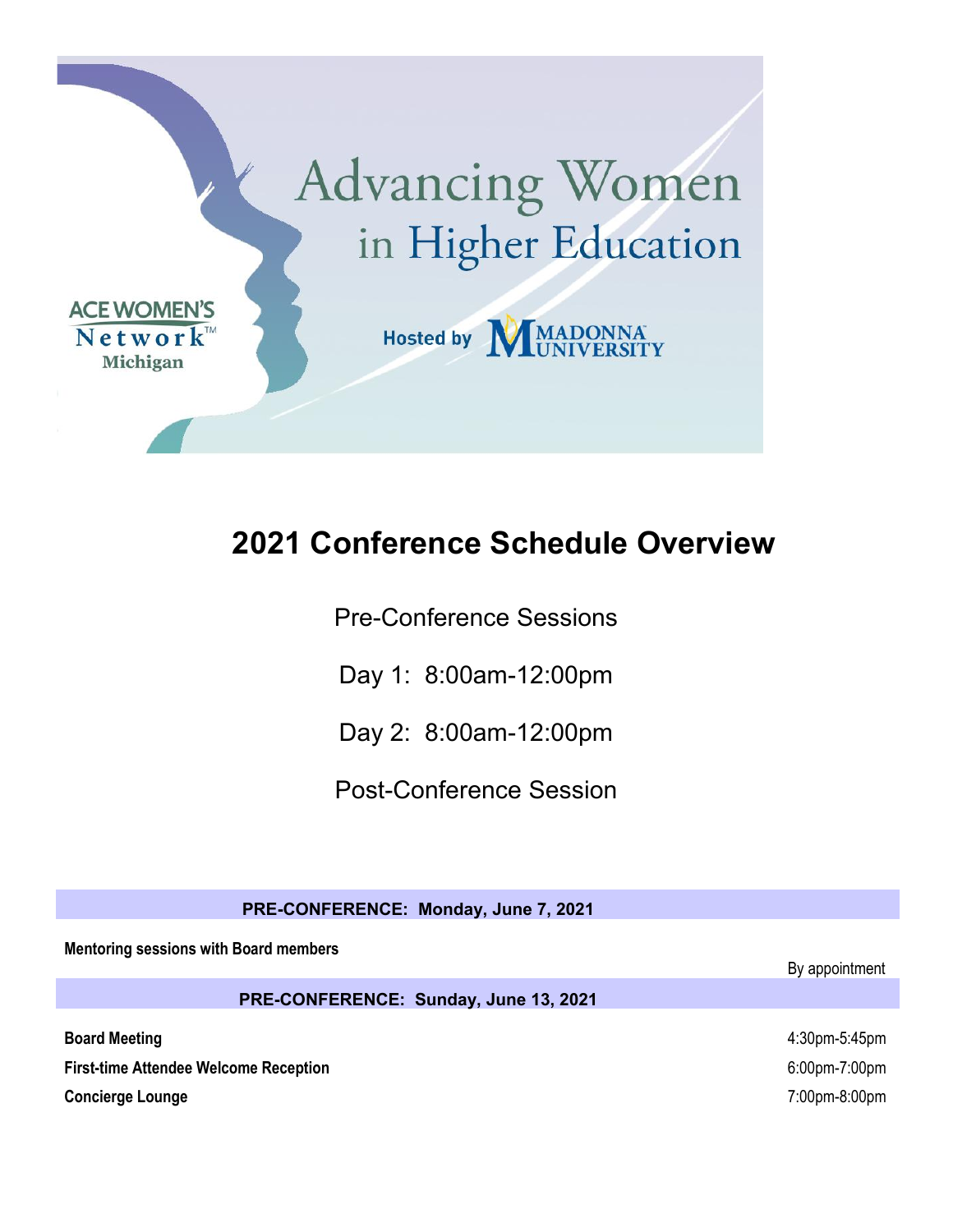| DAY 1: Monday, June 14, 2021                                                                                                                                                                               |                |
|------------------------------------------------------------------------------------------------------------------------------------------------------------------------------------------------------------|----------------|
| <b>Concierge Lounge</b>                                                                                                                                                                                    | 7:30am-12:00pm |
| <b>Wellness Session</b><br>Dr. Michelle Loyd-Paige Executive Associate to the President for Diversity & Inclusion, Calvin College                                                                          | 8:00am         |
| Welcome<br>Dr. Kimberly Hurns, MI-ACE State Chair                                                                                                                                                          | 8:30am         |
| Keynote Address: Progressing with Culturally Resonant and Compassionate Certainty in Uncertain Times<br>Dr. Britt Rios-Ellis, Executive Vice President of Academic Affairs and Provost, Oakland University |                |
| Distinguished Woman in Higher Education Leadership Award Recipients                                                                                                                                        |                |
| <b>Breakout Workshops</b>                                                                                                                                                                                  | 9:35am         |
| Unchartered Territory: Leading with Faith and Fitness<br>Dr. Lisa Reeves, Chief of Staff, College of Education, Michigan State University                                                                  |                |
| Navigating Gender and Racial Bias in the Workplace<br>Dr. Tonya Bailey, Chief Diversity Officer, Lansing Community College                                                                                 |                |
| Triggers, Trust, Race, and Gender Differences at Work<br>Dr. Lisa Summerour, Vice President of Consulting Services, The Learner's Group<br>Rodney Patterson, CEO, The Learner's Group                      |                |
| Know your Worth and Add Tax: The Value of Self-Discovery<br>Melissa Holman, MA, Gallup-Certified Clifton Strengths Coach, Brood Performance Coaching                                                       |                |
| <b>Featuring Distinguished Women Award Recipients</b>                                                                                                                                                      |                |
| Personal Reflections of Book "How Women Rise"<br>Dr. Kimberly Hurns, State Chair and Vice President for Instruction, Washtenaw Community College                                                           |                |
| Women: Use Your Voice!                                                                                                                                                                                     | 11:00am        |
| 2021 Public Policy Pioneers Recognition                                                                                                                                                                    |                |
| <b>Major Speaker</b><br>Brandy Johnson, Special Advisor to Governor's Sixty by 30 Initiative, Michigan Department of Labor and<br><b>Economic Opportunity</b>                                              |                |
| DAY 2: Tuesday, June 15, 2021                                                                                                                                                                              |                |
| <b>Concierge Lounge</b>                                                                                                                                                                                    | 7:30am-12:00pm |
| <b>Wellness Session</b><br>Dr. Mamiko Reeves, Assistant Vice President & Dean for International Programs, Northwood University                                                                             | 8:00am         |
| <b>Conference Host President's Remarks</b><br>Dr. Michael A. Grandillo, President, Madonna University                                                                                                      | 8:30am         |
| Keynote Address: Women: Lead Resiliently. Transform Boldly. Elevate Purposefully                                                                                                                           | 8:40am         |

*Dr. DeAnna Burt-Nanna, President, Monroe Community College*